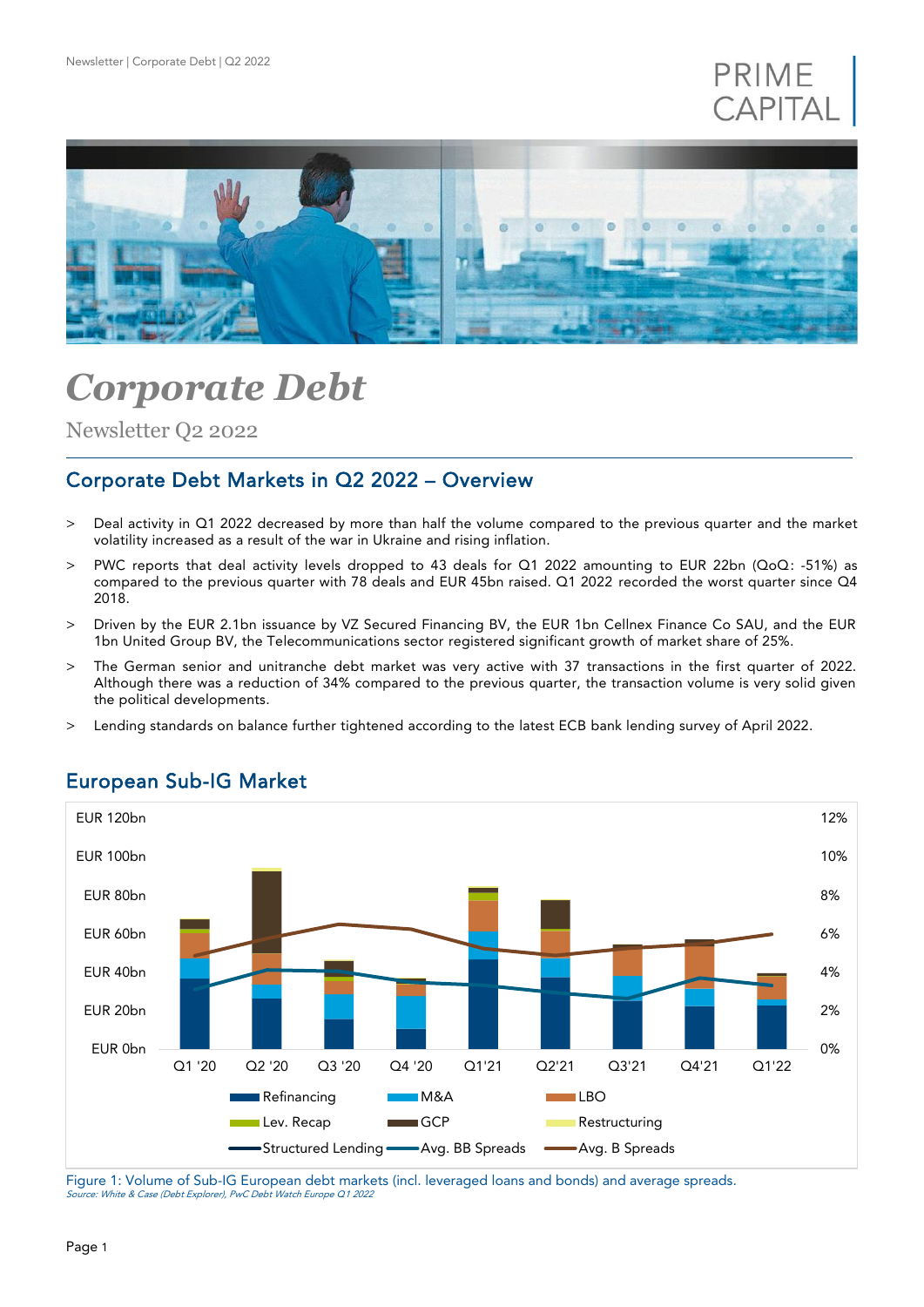

# Corporate Debt Market Europe

### European Debt Market

According to Debtwire, the deal values amounted to EUR 40.4bn for the leveraged loans issuances, which has been a weak quarter compared to Q4 2021 (QoQ: -38%). This decrease was driven due to high levels of inflation, tightening of the monetary policy and the stop of issuances for over one month as a result of the war in Ukraine. The refinancing activity has increased in Q1 with a deal value of EUR 22.9bn (QoQ: 1.3%) and acquisition finance has been significantly lower with a total value of EUR 35.1bn compared to EUR 51.7bn the year before (YoY: -32.1%). Buyout financing remained very strong in the last year with a total value of EUR 61.7bn (YoY: +36.4%) although it decreased in Q1 2022 with a deal volume of EUR 12bn compared to EUR 21.9bn in Q4 2021 (QoQ: -51%). However, through Q2 2021 to Q1 2022 it remained the dominant use of the leveraged loans with a total value of EUR 108.7bn (YoY: 8.5%).

In the Q1 2022 bank lending survey published by the ECB, the banks reported that on balance the credit standards in Europe tightened compared to previous quarters. The central bank cited an increased risk due to supply chain disruptions, high energy- and input prices as factors behind the net tightening of credit standards.

According to S&P the spreads for European issued leveraged loans in the first quarter decreased to E+413bps and the average yield decreased to 4.36%. There is no significant change in the spreads of the previous quarter with E+423 and average yields of 4.45%.



Figure 2: European new issue loan spreads Source: S&P Global Market Intelligence

Overall, private equity-backed activity remains at a high level with a total of 103 transactions in Q1 2021. Compared to the record quarter Q4 2021, there is a decline of 40 transactions, which is however low in consideration of the political developments. Overall, it is clear that the impact of the pandemic on deal-making quickly subsided. The market has adapted appropriately and continues to demonstrate resilience.

In Q1 2022 the new issuances in the European high yield markets decreased to the lowest level since 2018, with only EUR 22bn (QoQ: -51%) and 43 deals for the full quarter compared to EUR 45bn and 78 deals in Q4 2021. PWC expects the high yield bond market to stabilise in Q2 2022 as the hike in interest rates and the uncertainty around the war in Ukraine have now been priced into the market. With the tightening of monetary policy, yields are expected to rise throughout 2022. Margin tightening was much more prevalent during January and began widening in February with the start of the war in Ukraine.

## DACH Debt Market

In Q1 2022 credit standards tightened equally for SME loans and large company loans, for both short and longterm loans. Overall, Banks are affected by increasing credit risk through high energy and other input prices and corporate exposure to the geopolitical conflict in Ukraine, Russia and Belarus. However, the cost of funds for banks remained broadly neutral. Therefore, the credit standard tightening contribution of the banks' funding costs is very small compared to the higher-than-expected inflation levels.

According to the Houlihan Lokey MidCap Monitor the German senior and unitranche debt market was very active. 37 transactions were completed in Q1 2022, the best start to the year since the launch of the MidCap Monitor in 2013. Although this was QoQ: -34% from the record quarter Q4 2021 with 56 transactions, this is very solid given the adverse circumstances such as the war in Ukraine, rising commodity and energy costs, global supply chain issues, high inflation and rising interest rates. Both debt funds and banks were very active in Q1 2022. The market share of debt funds continued to increase slightly from 63% to 68% compared to Q4 2021. The software and technology sector was considered a safe investment in 2021 and this trend has continued in Q1 2022 with about 42% of transactions in this sector. Add-on financings compared to Q4 2021 also increased significantly and accounted for 45% of all LBO financings. Overall, high quality companies, especially in the software, technology and healthcare sectors were almost unaffected by the Ukraine war and its aftermath. On the other hand, lenders are more cautious on assets that could be affected from these developments, e.g. companies from the consumer, industrial and manufacturing sectors.



Figure 3: German mid-market financings 2022 Source: Houlihan Lokey MidCap Monitor Q1 2022

Financing activity remained strong in Q1 2022 with 103 unitranche transactions completed this period. However, compared to the record 143 deals in Q4 2021, activity in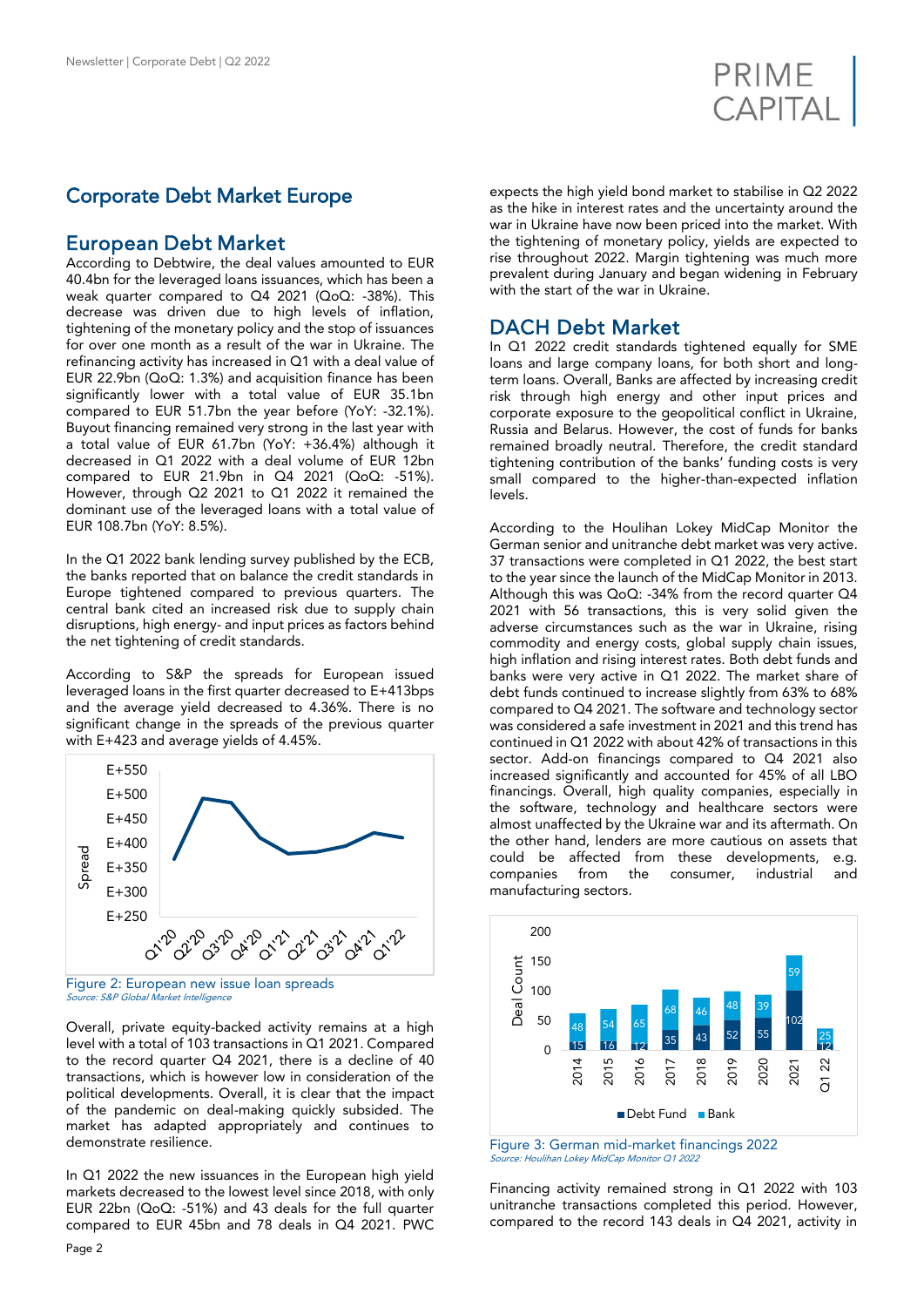

Q1 2022 has decelerated (QoQ: -28%) as many negative events such as the Ukraine war and high inflation and rising interest rates have occurred. The UK remains the most active region in terms of unitranche issuances, followed by a strong activity in Germany, France and a solid deal flow in BeNeLux.

Debt funds were able to defend and increase their market share against banks in most of the key regions mentioned above and actively made additional acquisitions in Q1 2022 with overall 43 transactions. This was driven by sponsors looking to create additional value through buy-and-build deals.

## Financing Conditions

At the beginning of 2022, the European loan market remained strong pushed by the pace of activity in the end of 2021. In the first quarter of 2022 several central banks tried to curb inflation levels by increasing the cost of borrowing for issuers. The Bank of England approved a rise of interest rates by a total of 0.5% in February and March to combat the rising inflation level which reached a 30-year high with 7% in March 2022.



Figure 4: High Yield Volume Europe, Q1 2022 Sectoral Split Source: PwC Debt Watch Europe Q1 2022

The first quarter of 2022 saw an increase in the Telecommunication sector's share of new issuance, up 12% from 13% in Q4 2021 to 25% in Q1 2022, even though the total amount of the Telecommunication sector did not significantly increase. Hence, all other sectors decreased in total value. The issuance of the Consumer Discretionary sector decreased to half of the market share in the previous quarter from 14% in Q4 2021 to 7% in Q1 2022 (QoQ: -7%) and the financial sector still dominates the high yield bond market with 32% market share. In terms of market share, other sectors beside Telecommunication and Consumer Discretionary remain mainly unchanged.

## Impact of the Monetary Policy and Inflation

Many investors are struggling to identify potential default candidates even though they are concerned about credit risks tied to the monetary policy, the inflation rate or the geopolitical conflict in the Ukraine. The future of the high yield market is still uncertain, but after the shock in February with the war starting in Ukraine, the high yield

As a result of the geopolitical conflict and rising food, oil, and energy prices, the inflation increased to a long term high. According to the ECB, the flash estimate of the inflation rate reached 7.5% in April 2022. PWC also reports an increase of the inflation rate in UK, hitting a 30-year high, of 7%. Therefore, the Bank of England increased their interest rates by 0.25% to 0.5% in February and again by 0.25% to 0.75% in March 2022.

The central mandate of the ECB is to maintain stability of the monetary system. Their goal is to preserve the value of the euro and keep the inflation levels under control. Currently, the ECB takes actions to fight the increase in inflation rate levels. As the first step Christine Lagarde, the president of the ECB, announced to stop the bond purchase programme during 2022. Further steps include the increase in interest rate levels and a reduction of the balance sheet. This would lead to a sale of the purchased bonds and therefore reduce the liquidity in the market.

So far, the ECB is still a long way off reducing their balance sheet. In contrast the decision to stop the bond purchase programme is already announced and the acquisition of European government bonds within the Pandemic Emergency Purchase Programme (PEPP) stopped by the end of March. However, it is still planned to continue the purchase of government bonds with a total amount of EUR 40bn in April, EUR 30bn in May and EUR 20bn in June. It is currently expected that all the bond purchase programs, the government bond purchase programme and the regular asset purchase programme (APP) will stop in the summer 2022. The first interest rate hike by the ECB is currently expected for July.

With a view to the risks of inflation, rising inflation rates could harm corporate margins, decrease consumer spending, and slow down the GDP growth. It is also possible that the slow down induced by inflation could reduce rising inflation levels itself. Additional to the rising inflation levels, rising interest rates based on the monetary policy of the ECB is an important risk factor for corporate debt as rising interest rates will also impact the prices of fixed income investments. On the other hand central banks need to keep an eye on economic growth, which could be choked if interest rates rise too quickly.

Generally, it is likely that markets will see an increased volatility. This already manifested itself in the form of the temporary stop of high-yield issuances in February 2022 and higher market fluctuations. In the short-term borrowing is expected to slow down, due to rising interest rates and general economic uncertainty. This combined with rising input costs could impact corporate profitability. Hence risks remain elevated for the foreseeable future. On the other hand, yields are expected to increase and offer more attractive returns to investors. These however need to be priced against the respective risks.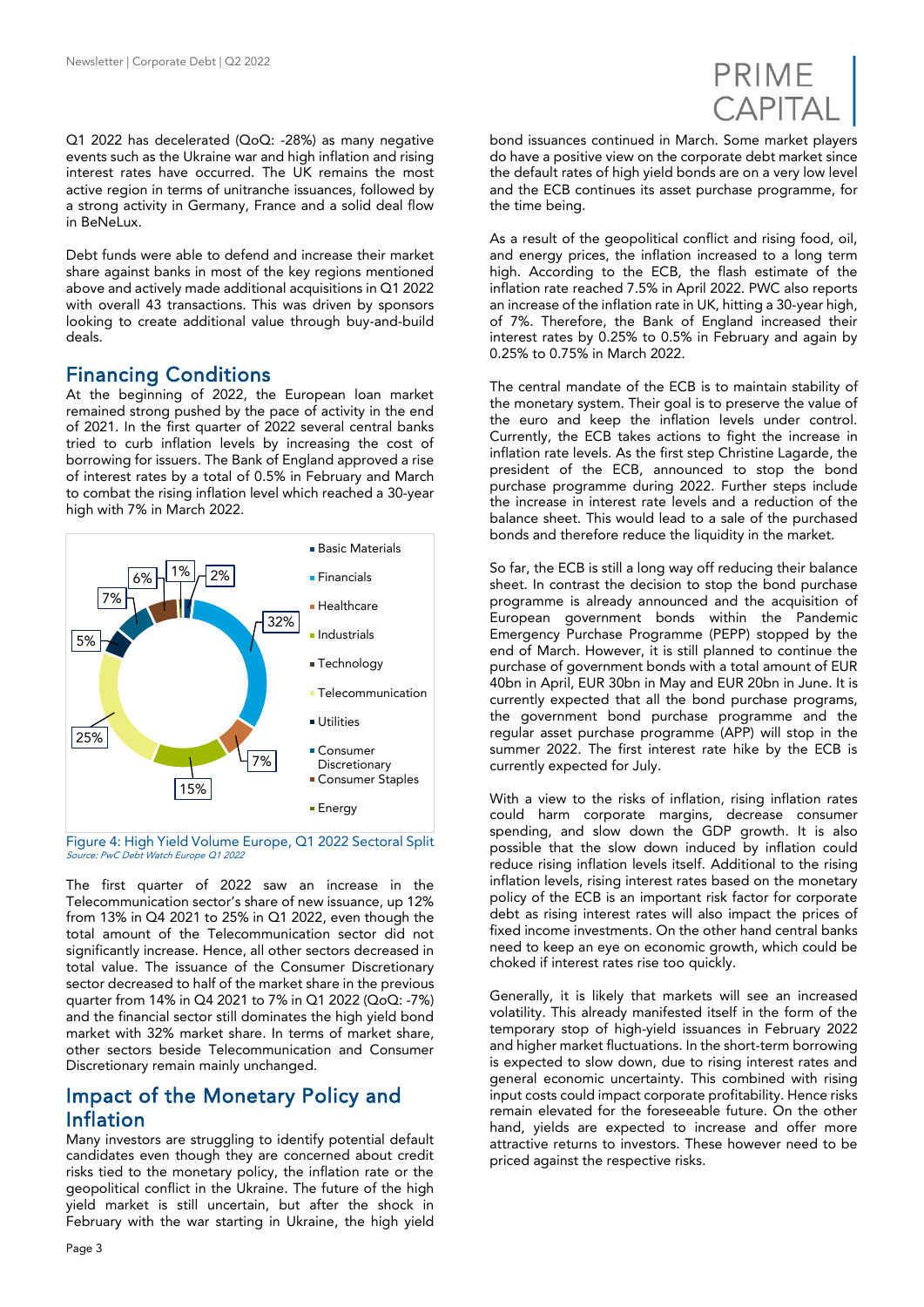

# About Prime Capital's Private Debt Team

Our corporate debt team has accompanied and executed transaction in excess of EUR 700m. Our Private Debt Team additionally invests into Aviation Debt, Infrastructure Debt and Commercial Real Estate Debt. We expect significant further growth in these areas, which provide attractive riskadjusted returns to our investors.

Prime Capital's Private Debt Team manages assets in excess of EUR 2bn across the aforementioned asset classes on behalf of institutional investors. Further information about Prime Capital AG can be found on our website [www.primecapital-ag.com.](http://www.primecapital-ag.com./)

#### Contact:



Julius Hünnemeyer, CFA Executive Director Private Debt

Prime Capital – Investment Management Private Debt [impd@primecapital-ag.com](mailto:impd@primecapital-ag.com)

#### Prime Capital Corporate Debt Expertise

- > Advice and support for corporate debt investments, portfolio strategy and sector allocation
- > Managed accounts and funds with investment expertise in various jurisdictions and markets
- > Unique "multi-channel sourcing" with access to transactions via direct lending, bank and advisor sourcing on the basis of longstanding relationships to sponsors, advisors and leading banks